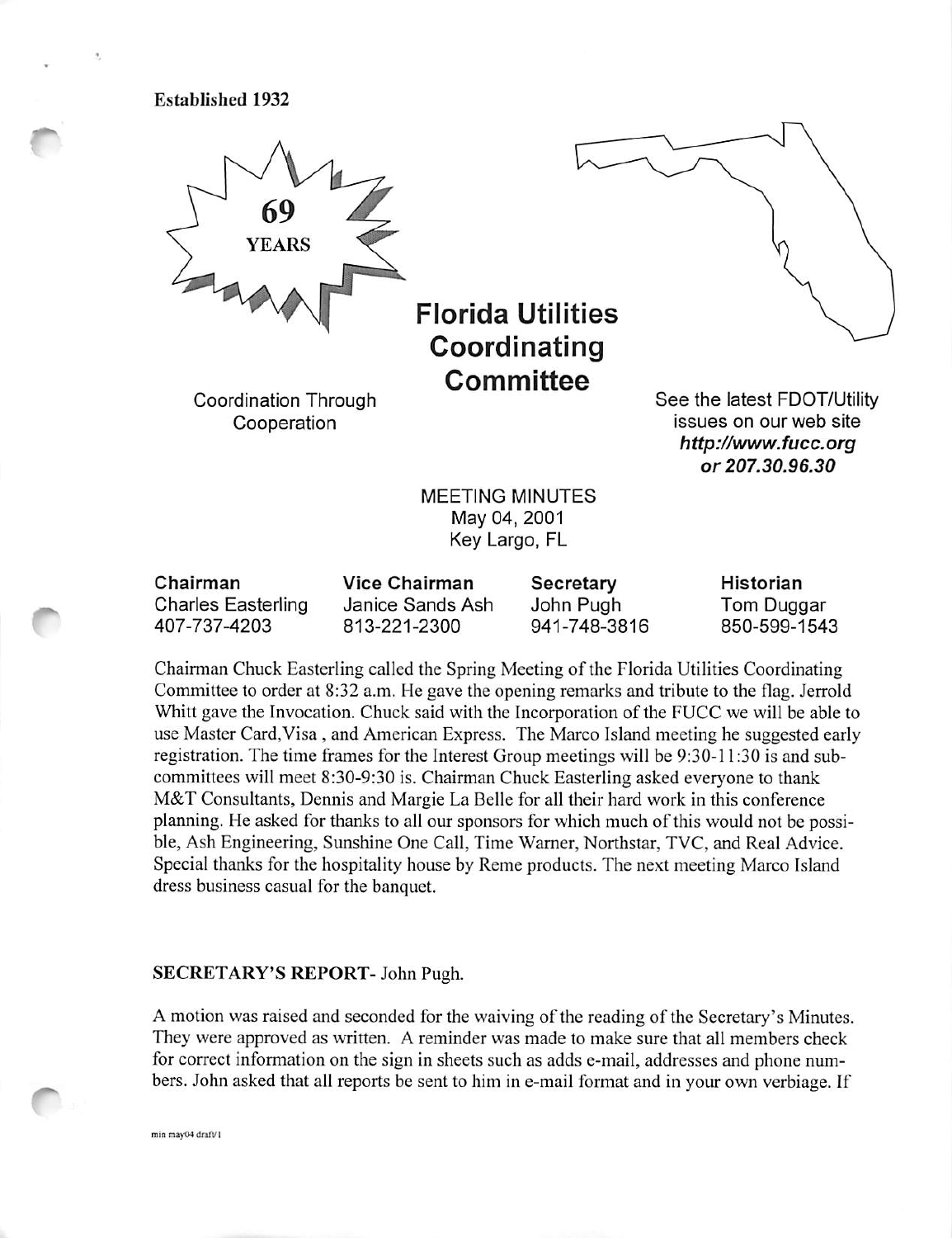anyone lost any information for meetings just e-mail John and he would send out by request any information needed. He will email out meeting information every to weeks and do one any one lost any information redefined.<br>
any information needed. He w<br>
monthly mail out of minutes.

HISTORIANS REPORT- Tom Dugger

# FIFTY YEARS AGO-FEBRUARY 1951

NO MINUTES OF THIS MEETING

# TWENTY FIVE YEARS AGO: MAY 6, 1976 – THUNDERBIRD MOTO $\mathcal{P}\mathcal{R}^{\mathcal{P}}$ HOTEL JACKSONVILLE, FLORIDA

ATTENDANCE: TELEPHONE 9, POWER 12, FOOT 5, CITIES 2, GAS 2, OTHERS 2. A TOTAL OF 32.

CHAIRMAN - B.A. KEMPSON, GULF POWER COMPANY VICE CHAIRMAN - JOHN CLARK, UNITED TELEPHONE CO. OF FLA SECRETARY - W.J. HOPGOOD, FLORIDA POWER AND LIGHT CO.

This was a joint meeting with the American Right of Way Association.

Two members who attended that meeting are still active in the FUCC Buddy Dees and Dennis LaBelle.

The Standing Committee reported that the FDOT had come up with a new design for street light bases. The new design would considerably affect underground utilities. The FDOT has selected to use a larger cylinder as a street light base. The cylinder measures 30" in diameter and 6' in length. When this large base is constructed in a municipal area as suggested by the Accommodation Guide, in most cases there will be conflicts with existing underground utilities. In stressing greater consideration to other right-of-way users, a sub committee was formed for further study and research.

The guest speaker was Mr. Ed Jones from the Asphalt Institute in Tallahassee. Mr. Jones presentation was based on how to take advantage of alternate pavement designs to eliminate the adjustment of utilities.

Mr. Jones demonstrated that in many cases the overall relocation of underground utilities in a highway improvement project might be avoided by replacing some of the standard materials by using others of greater bearing, in a typical section. This results in a shallower section,

\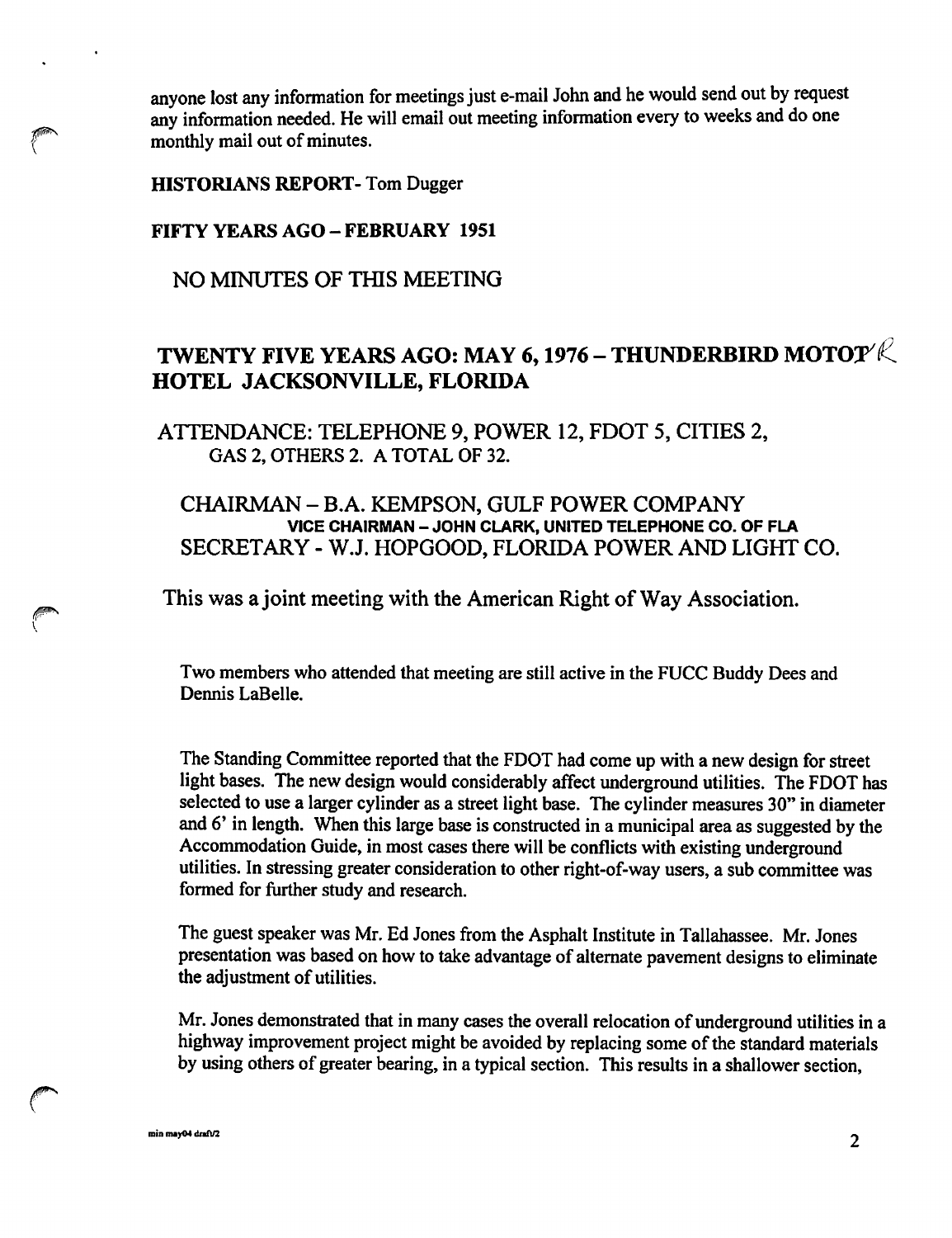thus enabling many of the utilities, which would otherwise have been relocated, to stay undisturbed.

Naturally these situations would apply to individual cases where the embankment material is suitable and a detail study would prove it to be economically feasible.

A letter was presented from Mr. Rocky DePrimo, FDOT Assistant District IV Utility Engineer, recommending that the FUCC support the creation of a new Master Utility Agreement for Joint Use Poles. This matter was assigned to the Standing Committee for further study.

### TREASURERS REPORT- Cheryl Ritter

The full registration for this meeting was 75 and 3 for the workshop for a total of 78 at tendees. The bank balance as of this meeting is \$ 13,338. Expenses to be paid are May meeting, Internet hosting and maintenance. The August meeting, awards and meeting plan ner fees for the May and August also need to be paid.

### Combined Interest Group Meeting

Karen Tito from the Chamber of Commerce for Key Largo gave the group a welcome to their city. There were several presentations the first by Dick Spiroff who gave an overview on the new locate transfer ticket system that FPL and he are piloting in partnership to do locates in their area. It is a paperless system done by computer that helps screen tickets sent by catego ries 1-9. It will send to field for physical locates 1-6 categories and flush through categories 7-9 and clear tickets by no conflicts. The tickets that fall into the 1-6 will be sent out electri cally to Locator's assigned to that geographical area. This system should speed up the proc ess provide better information and records.

Dave Smith from Radiodetection gave a presentation on the advanced intelligent marking system. The interrogator lMS-2 data system has read and writes chips with 14 fields for in formation for marking facilities, service information, maintenance. The information on the chips can be updated electronically by maintenance staff and fed back into the database to provide detailed records for work performed. This system will provide valuable in formation to all users.

### Advantages of White Lining- presented by Cheryl Ritter

Cheryl Ritter gave a presentation on the advantages of white lining. When the exavator white lines an area it narrows down the possibility of mistakes for the contractor and saving a pos sible remark for locate due to incorrect information. The advantages to the utility are that they may not have to mark a very large area there by saving time for other locates as well as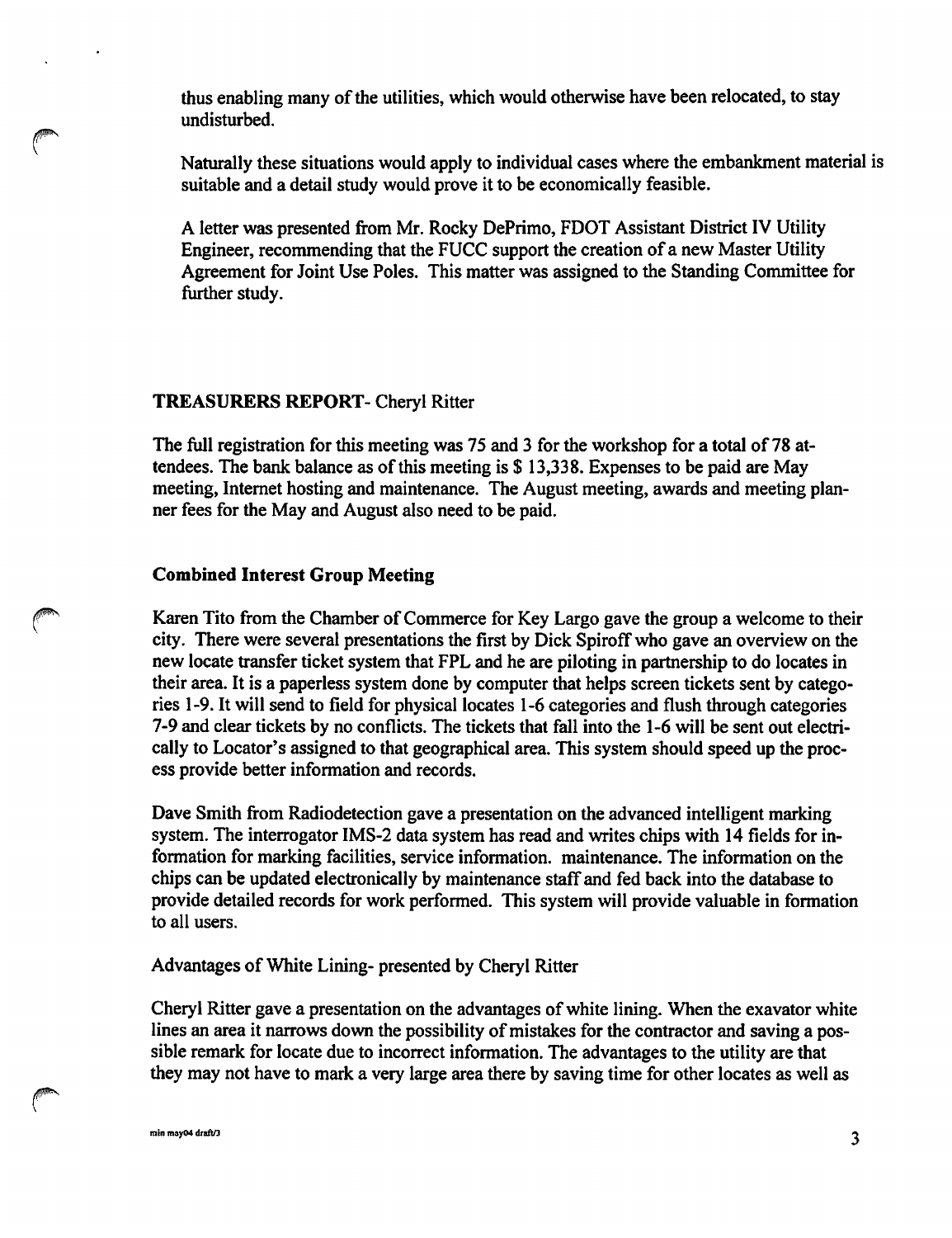the cost of labor time. The utility knows exactly where the contractor is performing their work as to cover the entire area adequately. This should provide better protection to both the utility and the contractor.

Taskforce Updates- Presented by Carlos Soils and David Kuhlman

Carlos provided an excel format spread sheet that was color coded to show distances from other utilities for new construction. Some questions too as are. What are the minimum and maximum numbers? Should power poles be added to this? This will be a proposed initial guideline for a new utility. Carlos is asking FUCC to endorse this form and send to state.

David Kuhlman gave a brief overview and handout on the Green Book. This is a minimum design standard for non-state roads that provides FCG with information about utilities and poles. The email address is (Person Name MyFlorida.com) for information.

# Spring FUCC Educational Workshop -How to get your money!

This workshops presenters were Dennis LaBelle of M & T Consultants, Rosemary Gurenbaum of FPC, and Jerrold Whitt of FDOT.

- Paperwork
- Phase I
- First contact
- A cover letter requesting Reimbursement cost, documentation.
- Program funds budgeted  $\bullet$
- Second contact
- Detailed Engineer estimate of cost
- Utility cost estimate  $\bullet$
- $\bullet$ What work is being done and relocation schedule.
- Form-10-010-06
- UAO backup Documentation-Scope of work being done.
- Cost of work being done.
- Type of work being done  $\bullet$
- Subordination Agreements  $\bullet$
- Utility good record keeping
- List facilities that you have out there.
- $\bullet$ Note rights you have.
- Communication in writing
- Establish point of contact  $\bullet$
- Basis for reimbursement
- $Invoicing A letter of agreement$  $\bullet$
- Ball park estimates ok, fine tune as project progresses and adjust accordingly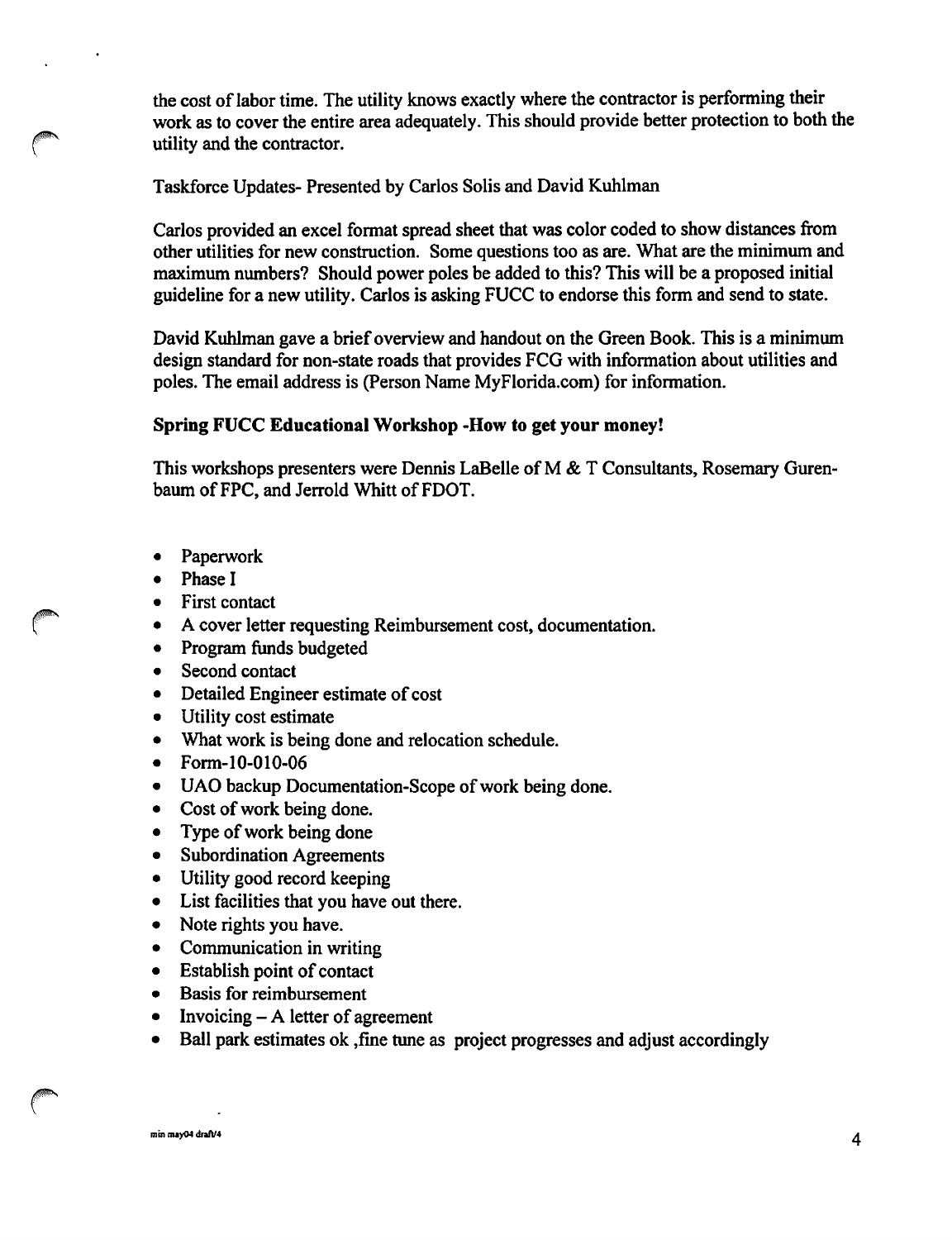# PROGRAM

# FLORIDA DEPARTMENT OF TRANSPORTATION UPDATE (FDOT) -Gordon Wheeler

Gordon gave an over view of FDOT Central Office Issues and Status Report. CENTRAL OFFICE ISSUES AND STATUS REPORT - MAY 2001

# 1. LEGISLATION (http://www.leg.state.fl.us/data/session/2001)

- A. Bills 1795 and 2072 have been withdrawn from consideration for this session.<br>B. Legislative Proposal Adopted Relocation Schedule/Agreement = Permit
- B. Legislative Proposal Adopted Relocation Schedule/Agreement = Permit

2. MEETING TO CLARIFY OR DRAFT NEW POLICY/PROCEDURES ON ISSUES CURRENTLY NOT ADDRESSED IN THE UAM OR STANDARD INDEXES INCLUDES THE FOLLOWING:

- A. Hand Holes / Manholes Not tested or evaluated for load bearing<br>B. Multiple Hand Holes / Manholes No restriction on alignment or
- B. Multiple Hand Holes / Manholes No restriction on alignment or number<br>C. Cellular Antennae Attached to poles or buildings overhanging the R/W
- C. Cellular Antennae Attached to poles or buildings overhanging the R/W<br>D. Fuel Cells / Power Units Buried or above ground units that contain fuel
- 
- D. Fuel Cells / Power Units Buried or above ground units that contain fuel E. Movable Curb Technique for prevention of relocating manhole ring & c Movable Curb - Technique for prevention of relocating manhole ring  $\&$  covers
- F. Joint Use of Poles We allow multiple pole lines within the R/W on both sides
- 
- G. Joint Use of Ducts We allow multiple duct systems with no restriction H. Flowable Fill We have no adopted policy / procedure for using this ma
- H. Flowable Fill We have no adopted policy / procedure for using this material I. Pavement Cut Excavating pavement (non-trench or patchwork) is not ad-Pavement Cut - Excavating pavement (non-trench or patchwork) is not addressed
- 
- J. Sidewalk cut Removal / repair due to boring<br>K. Boring Fluids Requiring sump pits or vacuum
- K. Boring Fluids Requiring sump pits or vacuum operations<br>L. Service Laterals Utilities are responsible for laterals to the
- L. Service Laterals Utilities are responsible for laterals to the R/W line M. Signed  $\&$  Sealed As-Builts Required on limited access facilities

M. Signed & Sealed As-Builts – Required on limited access facilities<br>N. Out of Service Facilities – Must be marked as out of service or ren N. Out of Service Facilities – Must be marked as out of service or removed<br>O. Boring Approval Procedures – Maintenance is in charge

- 
- O. Boring Approval Procedures Maintenance is in charge<br>P. Cross District Policy Issues Must notify all districts if Cross District Policy Issues - Must notify all districts if you deviate from standard procedures!

# 3. PRIORITIES 2001 - CENTRAL OFFICE UTILITIES BUSINESS PLAN

- A. Boring Specs Ken Weldon<br>B. UAM Update Gordon Whe
- B. UAM Update Gordon Wheeler Ken Weldon<br>C. Utility User's Handbook
- **Utility User's Handbook** 
	- a. Utility work by Highway Contractor (JPA Chapters) Nancy McKown

b. Utility User Handbook (all other chapters) - Gordon Wheeler

D. Training – Ken Weldon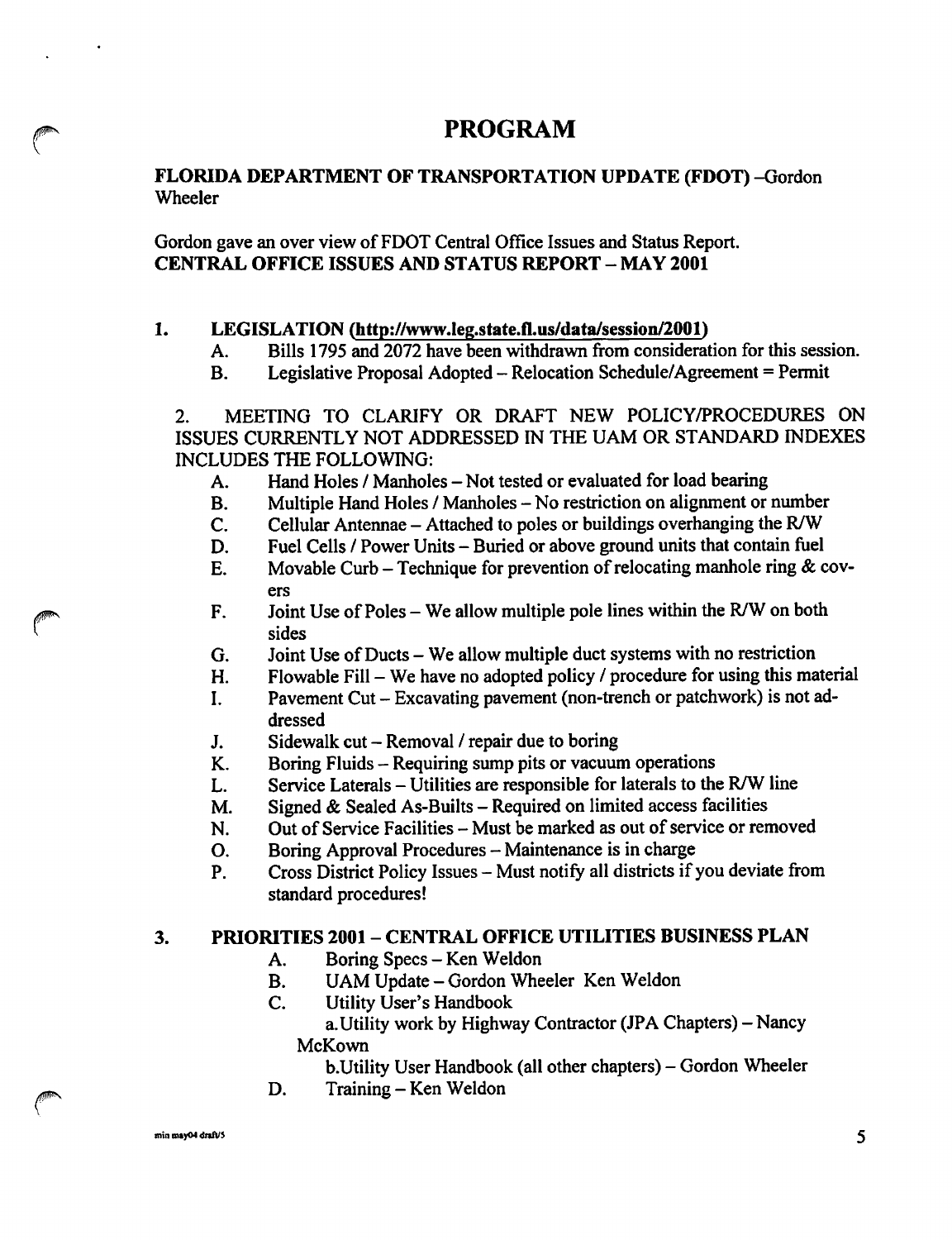- E. Pole Safety Study Ken Weldon<br>F. Web Page Re-Design Nancy M
- F. Web Page Re-Design Nancy McKown<br>G. Research Gordon Wheeler
- G. Research Gordon Wheeler<br>H. Forms and Agreements Go
- Forms and Agreements Gordon Wheeler & Ken Weldon

### DISTRICT ONE-.Jerrold Whitt

The last meeting District One Liaison meeting was on Wednesday March 18,2001. The meeting was held in Naples on US 41 South at the Inn. Approximately 75 people attended the meeting. Subjects and speakers were Cheryl Ritter concerning Sunshine One Call legis lation including new Ordinance in Dade County on White Lining. Sharon Luginsland of TBE gave a presentation on the new Jetforms for down loading and obtaining utility documents on the DOT web site. Jerrold Whitt of District One Utilities gave a presentation on the District One Task Team concerning JPA, their process and utility delays. The next District One Liai son meeting will be in September possibly in the Bradenton or Sarasota area. Details to be announced at a later date.

# DISTRICT TWO- DISTRICT THREE- Tom Dugger

The meeting was held in Panama City on March 16,200land 90 people were in attendance. There was a presentation on environmental sensitive areas on Dot rights of way. The DEP was upset about work being done in the District Three areas by the contractor ding work there. In the future DOT plans in District three will be marked for utilities and other con struction people better. If the area is marked do not put anything on it, walk or drive on it. Soft Dig gave a presentation on what is a One-Call ticket. The next meeting will be some time in the fall.

### DISTRICT FOUR- Rocky DePrimo

District IV continues its monthly mail out of all projects in an 18-month window scheduled for production or letting. The utility industry should familiarize itself with the schedules of these projects and request, from the District Utility Office, any information that may impact their existing or proposed facilities. District Four plans to do an electronic mail out in the next couple months please have your email information available. If anyone is interested in receiving a copy of the monthly Production and Letting list (by county) please call Bonnie Swierski at (954) 777-4126.

### DISTRICT FIVE- James Kervin

District Five has a very full workload with the district managers working on 40 to 80 projects as well as JPA coordination. Up until last year all projects were done in house. We are slowly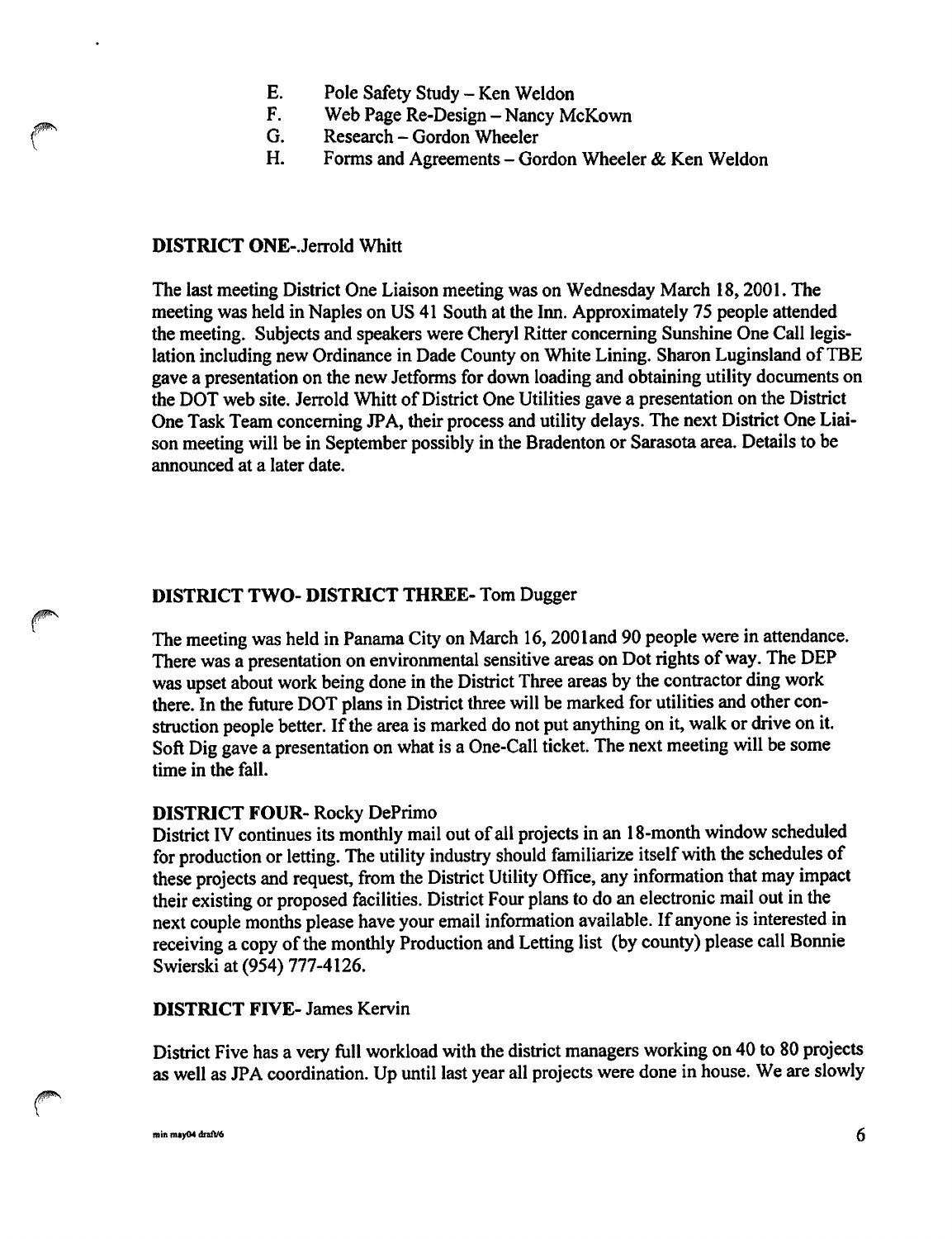converting to outside design consultants. Training is being done with 25 consultant firms at this point and 15 more in the next month. We did work through our first control zone excep tion submitted by the utility. Eddie Garcia along with Florida Power Transmission and Dis tribution, and AOL Time Warner did the control zone exception work. I would like to com pliment the utilities in this district by not having to send out a standard gig letter.

# DISTRICT six-

No report

# DISTRICT SEVEN- Sunny DeCoster

The monthly updates of the District 7 Design Status Report and Construction are provided as hand out at meeting. Florida One Call representative provides updates on the call center. There are general discussions between the participates about state, local and private projects. In the last few months we have had guests give presentations on natural gas safety, ground penetrating radar and reimbursable agreements. This month will be a presentation about claims on state projects.

# TURNPIKE UPDATE- Jim Haynie

This will be Jim's last FUCC meeting as Turnpike he will be a consultant.

# ONE CALL REPORT- Cheryl Ritter<br>مگرمہ

Cheryl gave a brief report on the On Call events upcoming. She promoted the Annual One Call meeting as well as their golf tournament invitation for a day of fun at the Debary Coun try Club. She encouraged members to use the Web Ticket Entry as a time and cost saver to your company. Get with Sal its takes about 20 minutes of training over the phone. Cheryl gave the statistics for this report period as down 10 % or 34,647 as of March 31,2001. Com pared to this time last year. Transmissions were 2,700,565 with phone calls being 119,003. The answer speed is 21.71 seconds. One Call was improving customer service by hiring a new Safety and Education Specialist, Linda Wackowski and Kurt Miller was promoted to Central Florida Liaison position.

Carlos Soils a board member of One Call introduced Mark Sweet as the new One Call Ex ecutive Director. Mark gave a brief overview of the state of art ticket data management sys tem called the AGT with enhanced mapping. On Call is printing a new exevation guide that will be in Spanish. Ticket costs have been reduced from 79 cents to 68 cents.

### INTEREST GROUP REPORTS

Power- David Kuhlman Power Interest Group

min may04 draft/7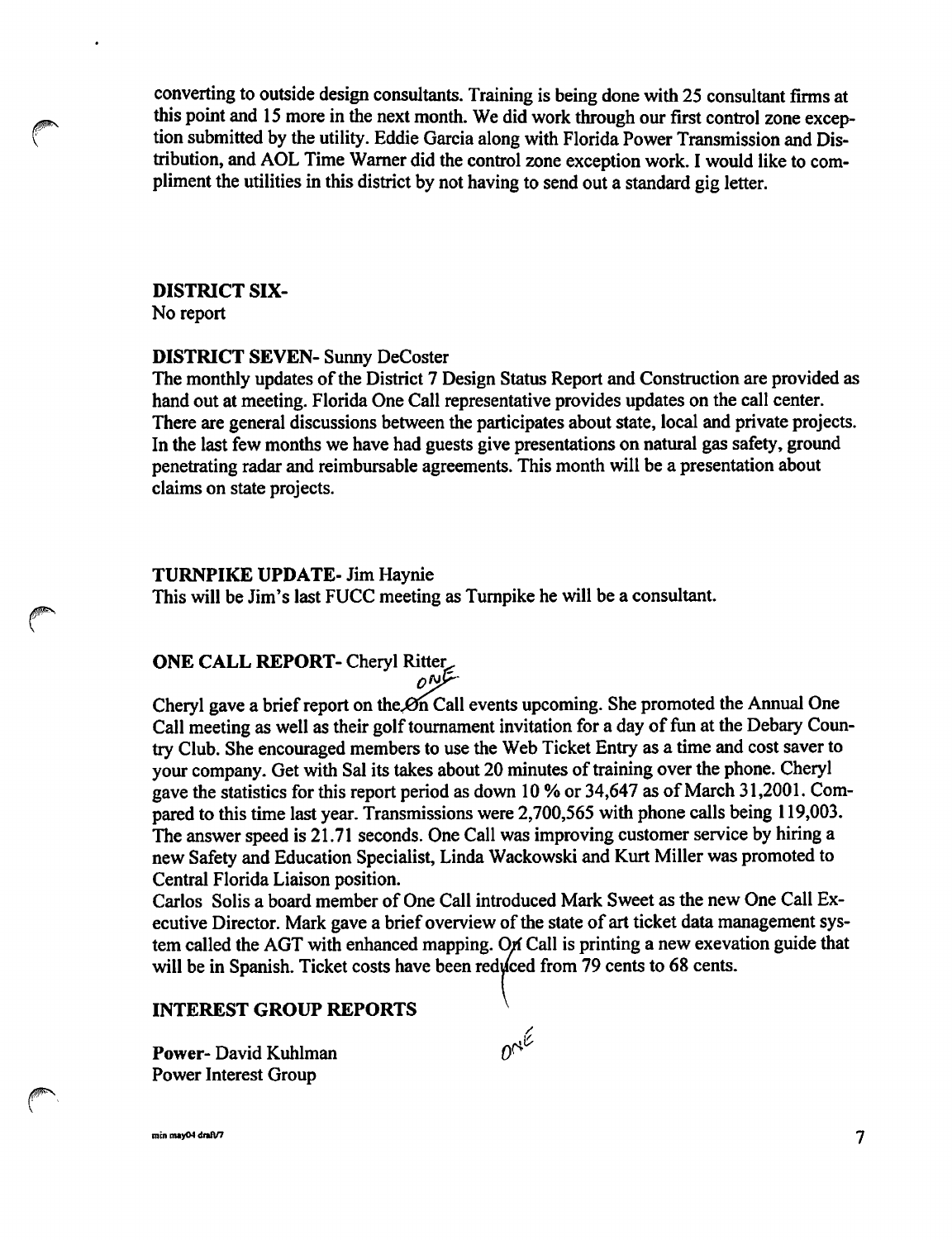16 in attendance: 2 from FPSC 2 from FDOT 5 from FPL

Unanimously decided the presentation for next FUCC Meeting's educational Workshop to be on Electric Deregulation, in the nation and the state. Other Topics considered were "Issues of converting overhead electric distribution Systems to underground, " the difference between overhead and underground Electric distribution systems," and "Coordination issues between utilities On relocation projects." Additionally, Jim Haynie (FOOT) requested that the topic of EMF is presented. Perhaps this could be a topic for a future Presentation, although Jim did mention he would soon be retiring.

FDOT's official disallowance of the Sunshine One Call name and number Placed on the Utility Relocation (Work) Schedule was discussed at length. It was mentioned that this concem was brought to Ken Weldon's attention. And that Ken was receptive to satisfactorily resolving the issue. Members Of the group expressed a need to identify the real problem (without Circumventing the requirement of contacting Sunshine One Call) such that a Solution acceptable to everyone could be reached. It was also the consensus That the requirement should be consistent through out the state.

The issue of locating out of service facilities was discussed. Utilities Must be responsive to these types of locates so we're not faced with having To remove all out of service facilities. This issue provides yet another good reason to install facilities above ground!

The difficulty of siting new transmission lines was discussed, together with the fact that requests for underground seem to be more the trend. Of particular interest to the group was the fact that underground transmission is approximately 10 times the cost of overhead, according to Mr. Ed Garcia (FPL).

#### TELECOMMUNICATIONS-Mike Brady.

The Telecommunications Interest Group session began at 9:30 am with nineteen people in attendance. All future Interest Group sessions will commence at 9:30 am to accommodate other Subcommittee meeting between 8:00 and 9:30 am.

Dave Vinson — FPL FiberNet presented the group with a slide presentation and overview of the subject for the Educational Workshop in Marco Island (August 2001). "Metropolitan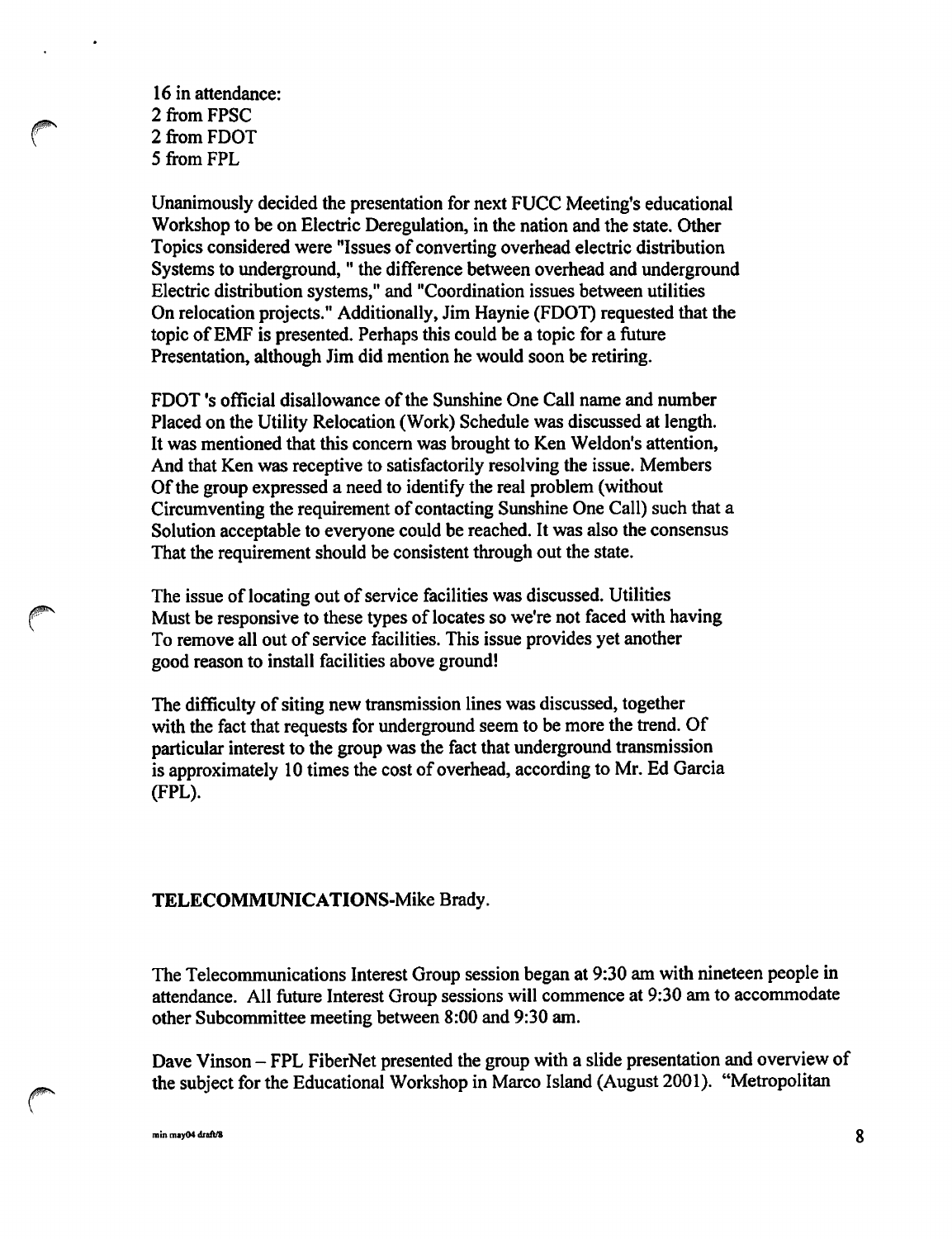Area Fiber Network (or Rings)" will be the subject from the Telecommunications Interest Group. Mr. Vinson will provide Dennis LaBelle with a copy of the presentation and a para graph detailing the group's topic, which will be added to the booklet.

Other topics included:

- Bills and Statutes affecting old franchise agreements. Right-of-Way Use agreements are now being used.
- $\bullet$  Leasing of Conduit space by CLEC's and the transfer/relocation responsibilities when this is required.
- Submarine cable buoys being accidentally being removed by bridge contractors.
- 556 Amendment exemption proposal for municipalities and FDOT for sign installation.
- FDOT request received from COX Communications to place emergency standby gen erators on the ROW. Safety issues such as fuel tanks and explosions were discussed.
- New members stated they were attending to"
- 1. Establish contacts
- 2. Network within the industries
- 3. Participate in constructive dialogue
- 4. Have a forum for concems
- 5. Exposure to fast paced legislative action
- Railroad Crossing- CSX Railroad is charging for any vacant conduit crossing under their tracks.
- District 3 representatives stated permits are being required by the D.E.P. even for FDOT projects.
- State Bill 2072 & House Bill 1795 provision for cell antennas to be placed on power poles. (Both bills have been withdrawn but may be back in next year's session.)

Meeting adjourned at 10:45 am.

Respectfully Submitted by John Jernigan - Verizon Florida

# UNDERGROUND- John Murphy

The spring 2001 meeting of the Underground Interest group had 31 in attendance. The sub jects of discussions were:

- Marking and Removing the markings of underground faculties upon the completion of the proposed installation
- Report of Sunshine One-call Center
	- 1. Proposed Legislation for exceptions to Chapter 556 of the State Statues
	- 2. Web Ticket Entries
	- 3. White line Presentation to denote the outline of proposed excavation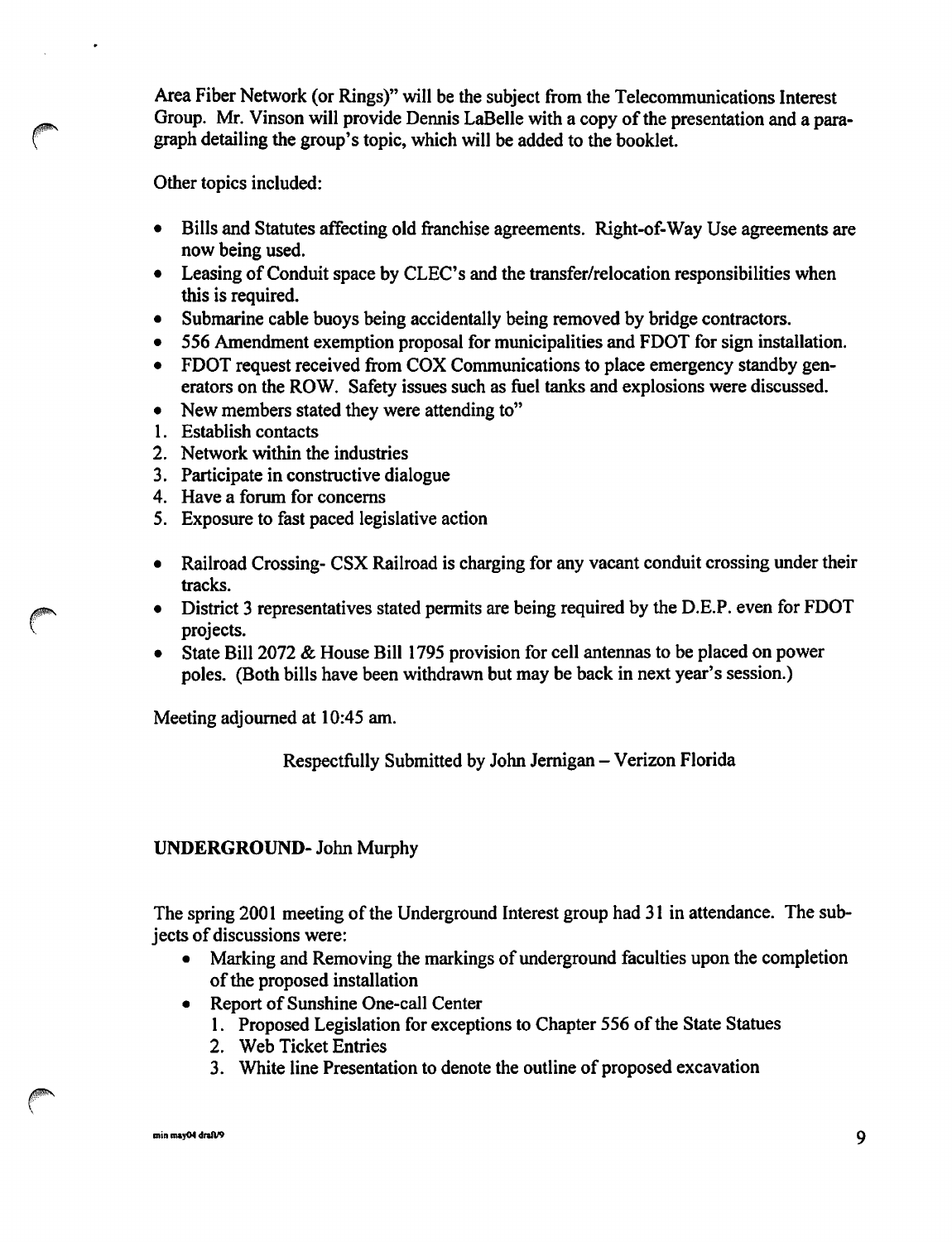- 4. Report on the updating of the Call Centers maps to be provided. Scheduled im plementation February 2002
- Discussions on imderground vacuum excavations of existing facilities  $\bullet$
- Discussions on Cathodic Protection and its effect on older adjacent pipelines.
- City of Daytona Beach proposed Utility Permit Requirements for GIA coordinates on Proposed and "As Built" plans of facilities. Digital technology is improving daily and utility owners must come "on-board."
- Request from FDOT and other maintenance agencies to convert from metal flags to plastic flags for designations. Mowing equipment is damaged when they run across metal flags. Damage could be reduced with the use of plastic.

# SUBCOMMITTEE REPORTS

# UAM/Standards-Carlos Solis

The UAM update sent May changes to Ken Weldon, 14 items for review sent to Dennis La-Belle . FUCC waiting for DOT to send 14 items. These are minor changes in nature. UAM Subcommittee needs time for review. There seems to be a communication problem at this point.

Utility Subordination -Arlene Brown No report

Joint Use- Earl Christian No report

Electronic Permitting- Hank No report, need input call him to discuss.

### FTP2.uaintergators.com/fl-permits

### Membership- Jan Ash

The goal of the membership committee is to outreach to utility and governmental agencies to increase awareness of the exis tence of FUCC, and enhance participation.

Based on discussions with the group on how to enhance atten dance at FUCC meeting. It was pointed out that there was very little participation from governmental departments, such as Public Works or municipal utility departments.

Task 1 – Create invitation letter (Jan Ash), get mailing list from District 1 (Jerrold Whitt), send out invitations to various public utilities in District 1.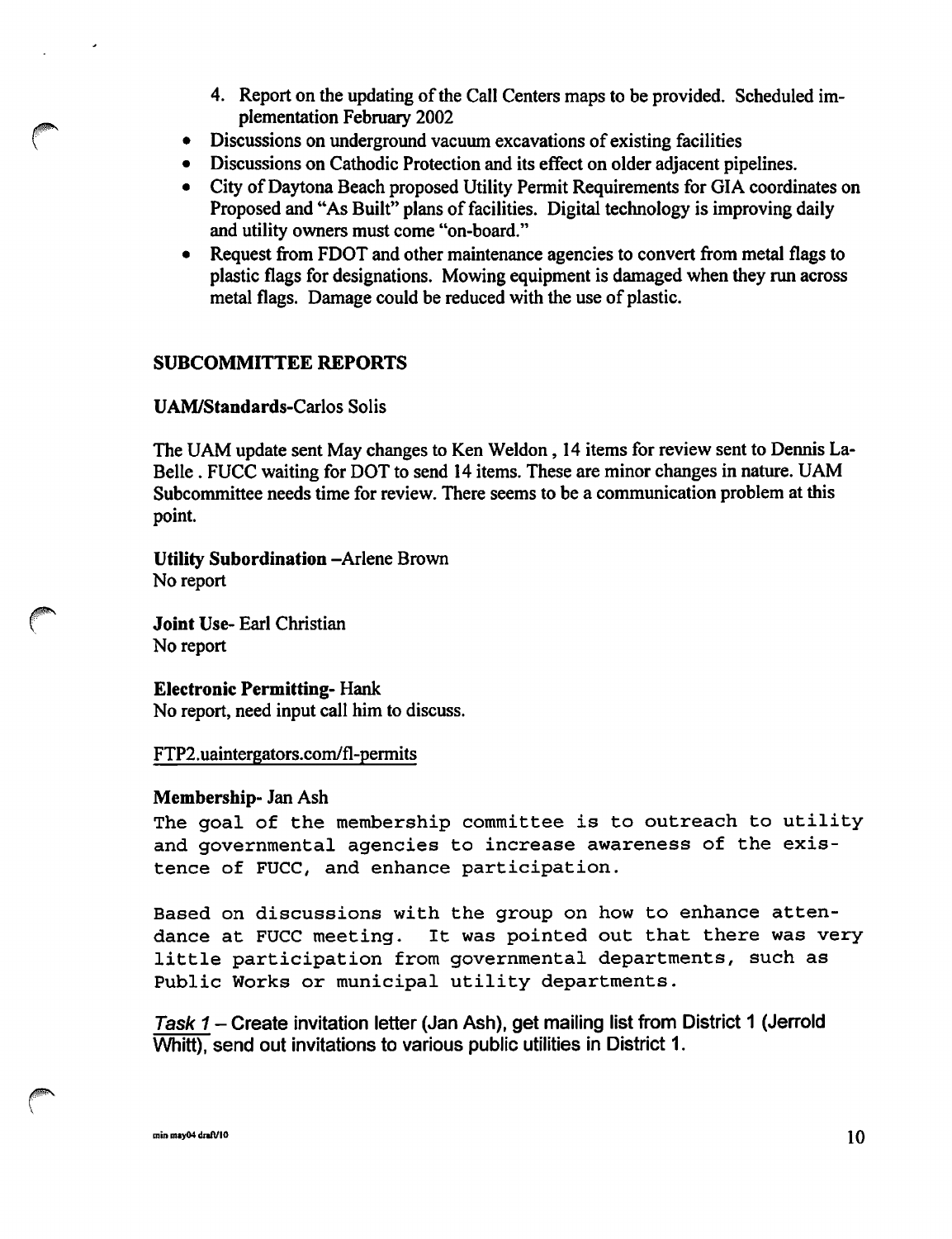Task 2 - Von Thayer (Sprint - Port Charlotte) stated that he would provide handouts for the Charlotte County Utility Group Meeting and some other meetings he is in volved with.

Task  $3$  – contact active FUCC members in the area and ask for any names and connections in government we should outreach to (each committee member will be assigned 2). Names and addresses provided to J. Ash.

Task 4 - Please send out registration and agenda by email to as many on your contact list or email list as possible. If you have a count of how many you sent out to, please email it back to me at

Cadd Transfer- Jan Ash No report.

 $\bullet$ 

Conference Planning- Eddie Garcia Next meeting locations

Summer '01- Marco Island- Formal Meeting Fall '01- Jacksonville Winter'02 - Coca Beach or Daytona

Awards and Nomination Committee-John Jemigan

Program Planning- Dennis LaBelle

Need copies of email put on DOT webb site, email and will get back with you. Next presen tations for workshops will be the Do's & Don't Predesign and Preconstruction. There will be an educational workshop on Jetforms in the summer meeting. Jacksonville will have a work shop on Sound Barrier Walls

Industry Updates - Eddie Garcia No report

Steering Committee Meeting- Jan Ash